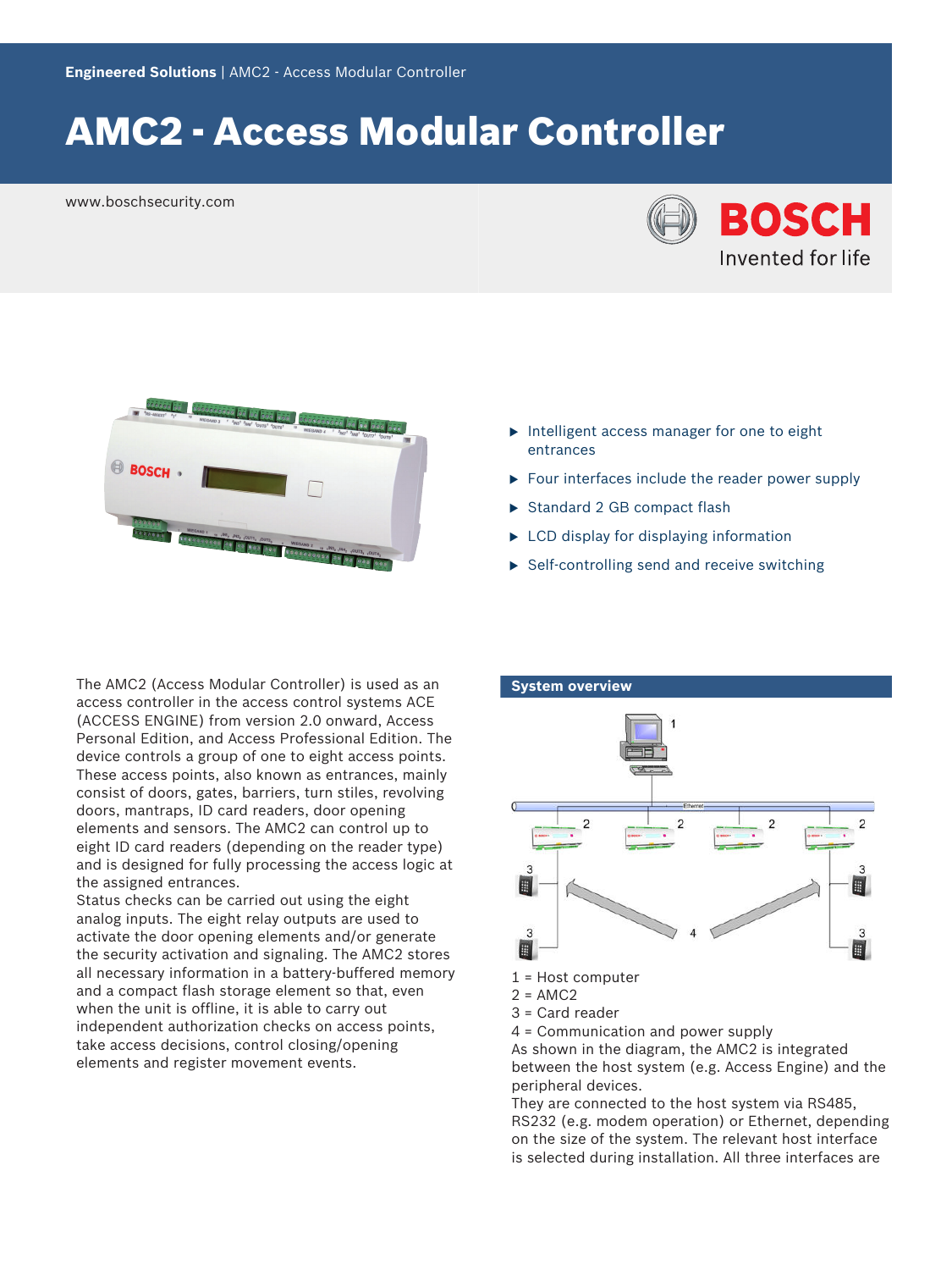available on the device by default. With RS485 operation, a maximum of eight AMC2's can be connected to one party line.

There are up to four slots on the peripheral bus for readers, including the slot for the power supply.

#### **Functions**

- Storing downloaded data as listed below:
	- Master data
	- Authorizations
	- Access models
	- Display texts
	- Reader configurations
- Interpretation of transaction data from reader
	- Authorization check
	- Host request
	- PIN code
- Control/monitoring
	- Denial or door release
	- Switching alarm
	- Door statuses
	- Reader operation statuses
	- Internal alarm statuses
- Messages to Access Engine
	- Host requests
	- Transaction data for storing
	- Error and malfunction messages
	- Alarm messages
- Power supply for
	- Readers
	- Door openers
	- Contact current feeds

#### **Certifications and approvals**

| Region | <b>Certification</b> |                                                     |
|--------|----------------------|-----------------------------------------------------|
| Europe | CF.                  | <b>EC-Declaration of Conformity</b>                 |
|        | EN5013<br>1          | 2101498 0551-QUA EMC IEC<br>60950-1 Safety general  |
|        | FN5013<br>1          | 2101498.0552-QUAIEMC EMC Direc-<br>tive 2004/108/EC |
|        | FN5013<br>1          | EN60950 210440750 IFC 60950-1<br>Safety General     |
| Poland | CNBOP                | 0902 PL CNBOP 0902                                  |
|        | CNBOP                | 0903 PL CNBOP 0903                                  |

#### **Installation/configuration notes**

#### **Power supply**

An external power supply (10 to 30 V DC) for the AMC2 is connected to the first (positive) and third pin (negative).

When using an uninterruptible power supply (UPS), the relevant UPS output relay is connected to the pins

- 4 and 7 for alternating current
- 5 and 7 for the battery
- 6 and 7 for direct current

Otherwise, these pins will short-circuit.

### **Host connections**

#### **RS232 host interfaces**

The Access Engine application administers up to 32 serial direct connections (ports), theoretically allowing 32 AMC2's to be directly connected in series.



### **Notice**

Since PCs only have a maximum of two COM interfaces by default, the following connection variants are preferable for configurations with more than two AMC2's:



1 = Host computer

- 2 = RS232/485 AMC-MUX converter
- $3 = AMC2$
- 4a = RS232 connection

4b = RS485 connection: Up to eight AMC2's can be connected to one RS485 interface for each AMC-MUX. The AMC-MUX interface converter should be used if more than two AMC2's are connected.

The interface converter generates an RS485 bus (2 or 4-wire) from a COM port and thus allows up to eight AMC2's to be connected with the RS485-typical distances (1200 m/3900 ft.).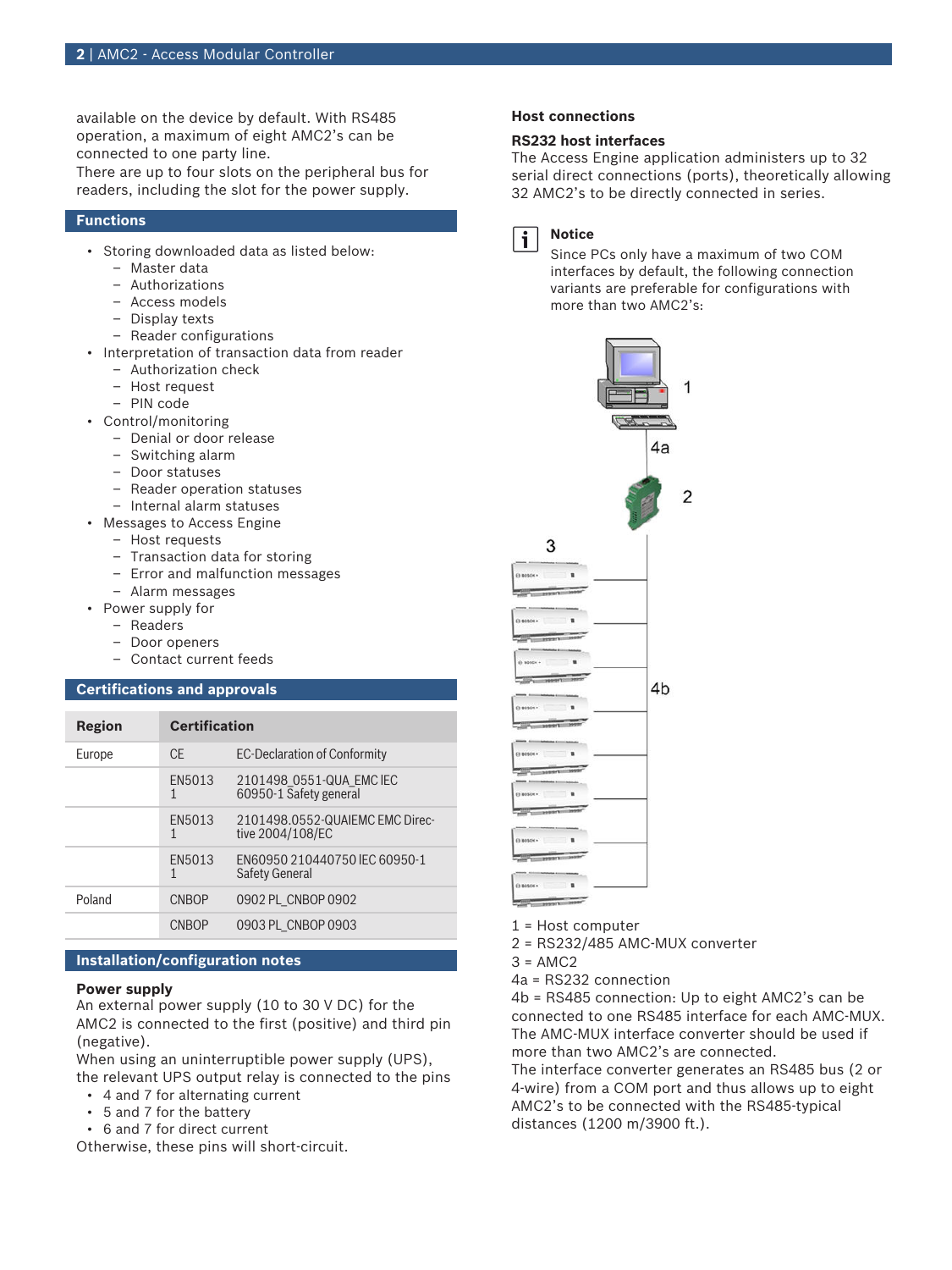Alternatively, the RS485 host interface (2 or 4-wire) can be activated in the AMC2 via a jumper. There are two sets of connection points; one for the incoming and one for the outgoing bus system.

#### **Quantity restrictions**

- Please follow the Access Engine installation and configuration instructions regarding the maximum number of access controllers on one access control system and the number of cardholders.
- Max. 4 access points/entrances
- Max. 4 ID card readers
- Max. 3 peripheral devices via internal RS485 bus
- Max. 200,000 cardholders

## **ID card reader connections**

#### **Wiegand interfaces**

The AMC2 4W has four connections for connecting up to four ID card readers.

ID card reader and door control element interfaces are split into four channels, each with four connection plugs.

The following definitions apply to the Wiegand interface:

- 10-wire interface (incl. shield)
- Maximum cable length of 158 m (500 ft.) to ID card reader
- 26-bit Wiegand format
- 37-bit Wiegand format

Default configuration of the Wiegand interface on the ID card reader:

| 1  | 12V+ reader power supply |
|----|--------------------------|
| 2  | 12V-reader power supply  |
| 3  | Data line 0              |
| 4  | Data line 1              |
| 5  | Shield                   |
| 6  | <b>Green LED</b>         |
| 7  | <b>Red LED</b>           |
| 8  | Acoustic signal          |
| 9  | Delay                    |
| 10 | Show card                |

#### **RS485 interfaces**

The AMC2 4R4 has four connections for connecting up to eight ID card readers. The interfaces are divided to two busses – all possible readers (up to eight) can be connected to one interface.

RS485 interface definition:

- 2-wire interface: Using the 10-pin pluggable connector.
- Max. length of the bus: 1200 m
- Transfer rates: 9,6 or 19,2 kBit/s

Default configuration of the Rs485 interface on the ID card reader:

| 1              | 12V+ reader power supply |
|----------------|--------------------------|
| 2              | 12V-reader power supply  |
| 3              | Shield                   |
| $\overline{4}$ | Data $RxTx+$             |
| 5              | Data RxTx-               |
| 6              | Data shield (PAG)        |
| 7              | Not connected            |
| 8              | Not connected            |
| 9              | Not connected            |
| 10             | Not connected            |
|                |                          |

### **Reader and door models**

The AMC2 controls the connected reader via predefined door models.

Door models govern in accordance with the relevant security requirements

- Number and usage of the readers connected to the AMC2, e.g. input and output readers, input readers and buttons etc.
- Number and application type of the AMC inputs, e.g. door status, output button, revolving door position, GMA etc.
- Number and usage of AMC outputs, e.g. door opener, mantrap contact, signal light switching etc.

The maximum number of entrances to be managed by one AMC2 is ultimately defined by the door models used and their requirements regarding readers and inputs/outputs.



### **Notice**

Therefore, when planning an access system, you must first assign the relevant door models to all entrances that are to be controlled. Only then can you configure the AMC reader.

#### **Voltage equalization - grounding**

- Different voltages can be equalized using jumpers with protective ground.
- A line (shield, equipotential bonding line) with protective ground can only be connected in one position.
- For further instructions, please see the operating manual!

#### **Contacts**

#### **Inputs**

The eight analog inputs can be used as digital or analog contacts. For analog use, resistance values can be specified that make it possible to carry out a further check for cable breaks and short-circuits.

#### **Relay outputs**

The relay outputs offer the following functions:

• The outputs can operate with potential free contacts for external power supply (dry mode).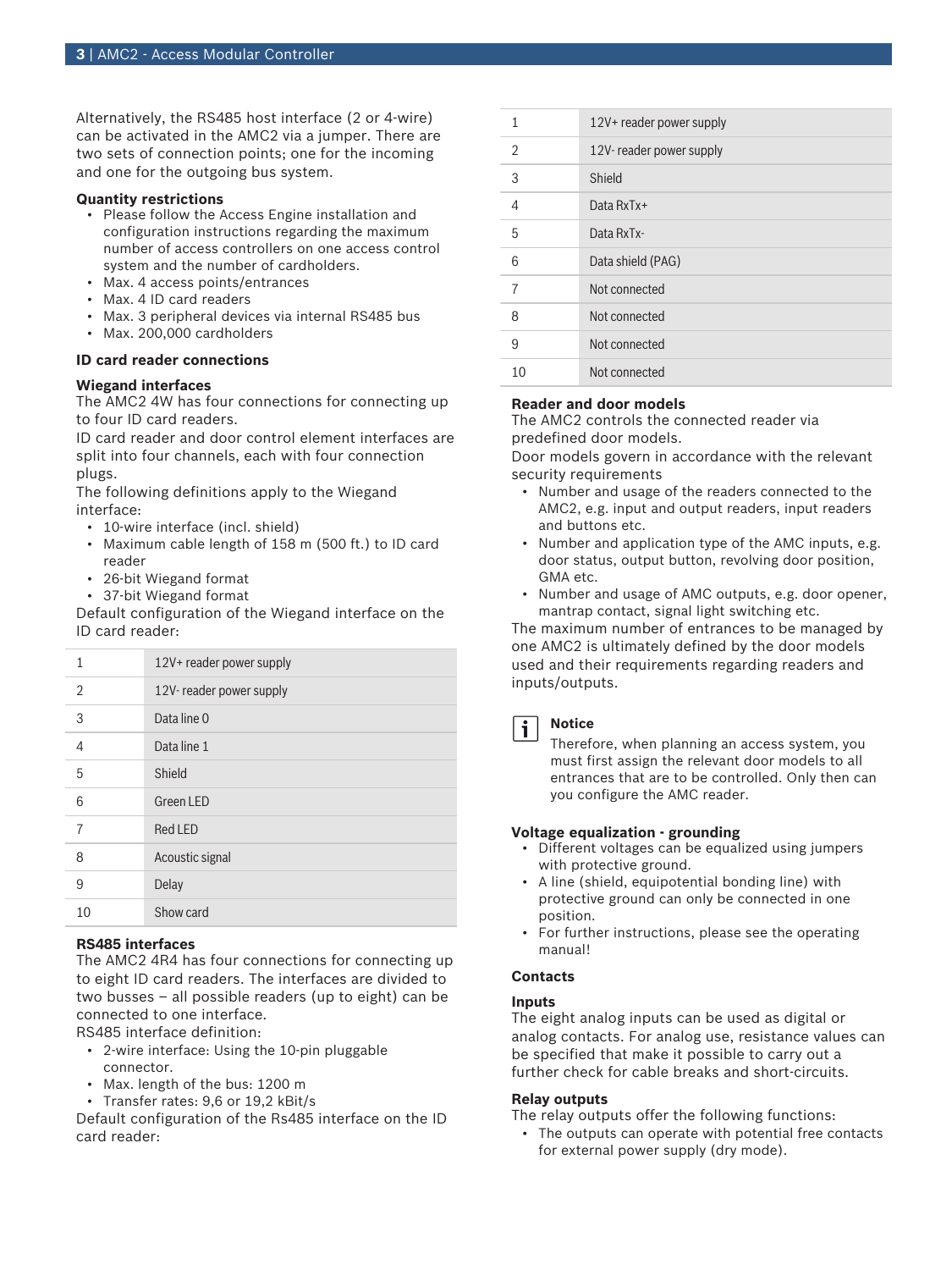- The outputs can operate using the internal voltage of power supply (wet mode).
- Only ohm resistive loads can be connected to the relay.
- Inductive loads must be bypassed via recovery diodes. These diodes (1N4004) are enclosed.

#### **General instructions**

- AMC2 and related equipment should be mounted in a "secured area".
- Detailed connection conditions are specified in the operating manual!
- After purchase, primary AC power must be carried out by a licensed electrician.

#### **Technical specifications**

| Hardware             | CPU RENESAS M32C84<br>Integrated Microcontroller (32Bit, 30MHz)                                                   |  |
|----------------------|-------------------------------------------------------------------------------------------------------------------|--|
|                      | 512 kB-EPROM/FLASH                                                                                                |  |
|                      | 256 kB-SRAM                                                                                                       |  |
|                      | <b>Serial EEPROM</b>                                                                                              |  |
|                      | <b>RTC</b>                                                                                                        |  |
|                      | Pluggable 2 GB compact flash                                                                                      |  |
|                      | Battery for SRAM and RTC                                                                                          |  |
|                      | Host address can be set via sliding switch                                                                        |  |
|                      | Host interface:<br>- RS485 (2- or 4-wire); opto-decoupled<br>- RS232<br>- Ethernet 10/100BaseT (TCP/IP) with RJ45 |  |
|                      | 4 reader interfaces:<br>- Wiegand or<br>- RS-485, 2-wire, opto-coupled, 19.200 Bd                                 |  |
|                      | 8 relay outputs:<br>- max. switching voltage: 30 V DC<br>- max. switching current: 1,25 A                         |  |
|                      | 8 monitored analog inputs                                                                                         |  |
|                      | Tamper switch                                                                                                     |  |
|                      | <b>Reset button</b>                                                                                               |  |
| Temperature          | 0°C to +45°C (32°F to 113°F)                                                                                      |  |
| Power supply         | 10 to 30 VDC, max. 60 VA<br>Available for external devices: 55 VA                                                 |  |
| Environment<br>class | <b>IP30</b>                                                                                                       |  |
| Housing              | Base: PPO (UL 94 V-0)<br>Upper: Polycarbonate (UL 94 V-0)                                                         |  |
| Color                | White                                                                                                             |  |
| <b>Dimensions</b>    | WxHxD: 232 x 90 x 63 mm (9.13 x 3.54 x 2.48 in.)                                                                  |  |
| Weight               | Approx. 0.53 kg (1.17 lb)                                                                                         |  |
| Type                 | Rail mounting                                                                                                     |  |

#### **Ordering information**

#### **AMC2 4W-NET-CF - Wiegand Interfaces**

Four Wiegand card reader interfaces, network connection to the host system and Compact Flash memory (2 GB). Order number **APC-AMC2-4WCF**

#### **AMC2 4W-NET-CF - Wiegand Interfaces**

Four Wiegand card reader interfaces, network connection to the host system and Compact Flash memory (2 GB). Order number **ADS-AMC2-4WCF**

#### **AMC2 4R4-CF - RS-485 Interfaces**

Four RS-485 card reader interfaces, network connection to the host system and Compact Flash memory (2 GB). Order number **APC-AMC2-4R4CF**

#### **AMC2 4R4-CF - RS-485 Interfaces**

Four RS-485 card reader interfaces, network connection to the host system and Compact Flash memory (2 GB). Order number **ADS-AMC2-4R4CF**

#### **AMC2 8I-8O-EXT**

8 input/output extension board, up to three per AMC, can be combined with the AMC2 16I-EXT and the AMC2 16I-16O-EXT Order number **API-AMC2-8IOE**

#### **AMC2 8I-8O-EXT**

8 input/output extension board, up to three per AMC, can be combined with the AMC2 16I-EXT and the AMC2 16I-16O-EXT Order number **ADS-AMC2-8IOE**

#### **AMC2 16I-16O-EXT**

16 input/output extension board, up to three per AMC, can be combined with the AMC2 16I-EXT and the AMC2 8I-8O-EXT Order number **API-AMC2-16IOE**

#### **AMC2 16I-16O-EXT**

16 input/output extension board, up to three per AMC, can be combined with the AMC2 16I-EXT and the AMC2 8I-8O-EXT Order number **ADS-AMC2-16IOE**

#### **AMC2 16I-EXT**

16 input extension board, up to three per AMC, can be combined with the AMC2 16I-16O-EXT and the AMC2 8I-8O-EXT Order number **API-AMC2-16IE**

#### **AMC2 16I-EXT**

16 input extension board, up to three per AMC, can be combined with the AMC2 16I-16O-EXT and the AMC2 8I-8O-EXT Order number **ADS-AMC2-16IE**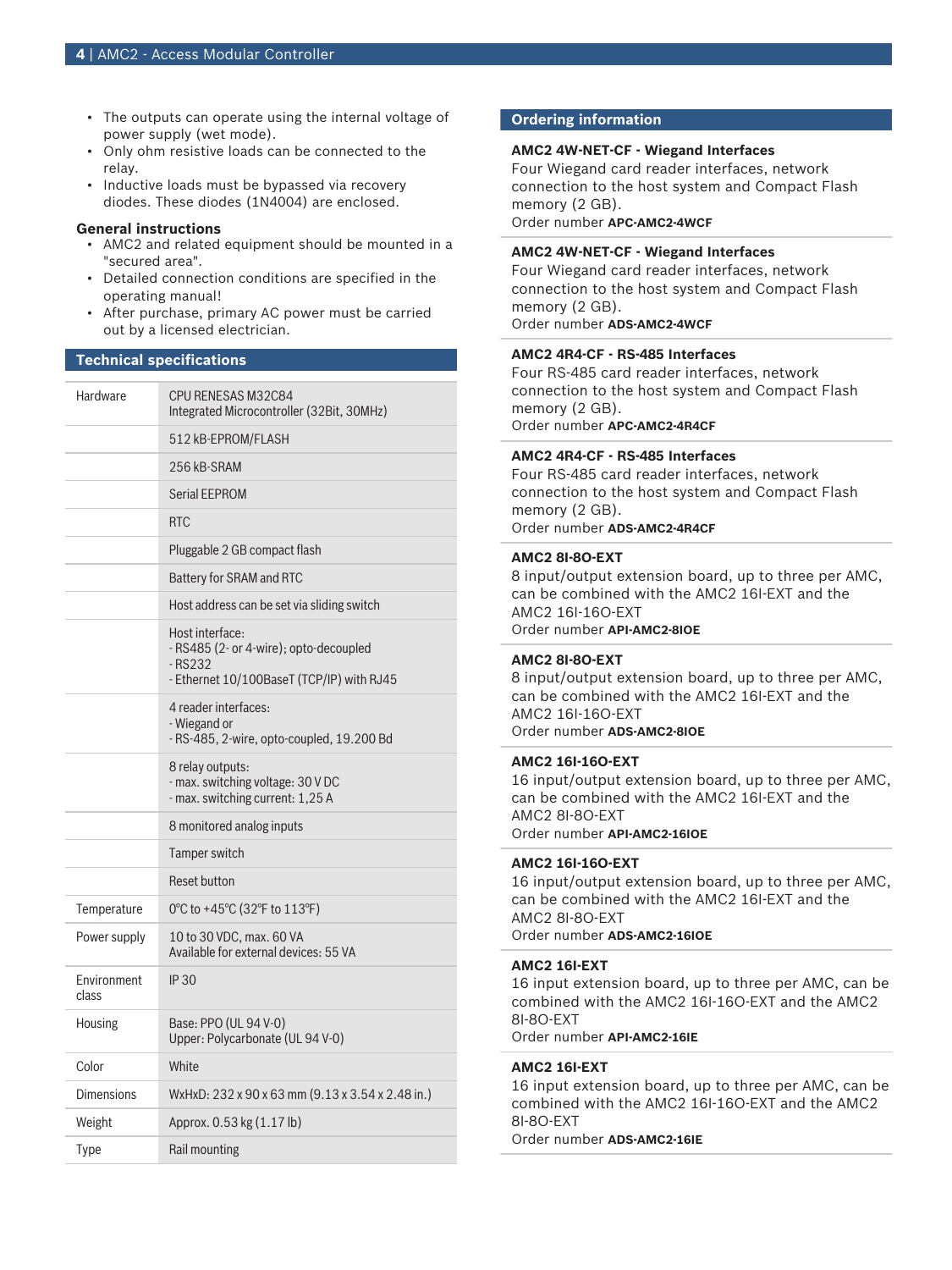#### **AMC2-16ION**

Standalone Controller with inputs and outputs, only. Order number **API-AMC2-16ION**

#### **AMC2-16ION**

Controller with inputs and outputs, only. Order number **ADS-AMC2-16ION**

#### **Accessories**

#### **AMC2 4W-EXT - Wiegand Extension Board**

The extension module AMC2 4W-EXT is equipped with four Wiegand type reader-interfaces plus eight inputs and eight outputs. Hence with the AMC2 4W-EXT it is possible to double the number of readers on an AMC2 4W from 4 to 8.

Order number **API-AMC2-4WE**

#### **AMC2 4W-EXT - Wiegand Extension Board**

The extension module AMC2 4W-EXT is equipped with four Wiegand type reader-interfaces plus eight inputs and eight outputs. Hence with the AMC2 4W-EXT it is possible to double the number of readers on an AMC2 4W from 4 to 8.

Order number **ADS-AMC2-4WE**

#### **AMC2 ENC-EMEA - Enclosure**

This enclosure is used for securely mounting and housing the AMC2 and a power supply (e.g. AMC PBC60).

Order number **AEC-AMC2-EMEA01**

#### **AMC2 ENC-UL1 - Enclosure - Small**

AMC2 enclosure with single din rail. Order number **AEC-AMC2-UL1**

**AMC2 ENC-UL2 - Enclosure - Large** AMC2 enclosure with two din rails.

Order number **AEC-AMC2-UL2**

**AEC-PANEL19-4DR - Mounting plate with four DIN rails** Mounting plate with four DIN rails for 19" racks to

connect max. four AMC2 devices. Order number **AEC-PANEL19-4DR**

#### **AEC-PANEL19-UPS - Mounting plate with two DIN rails**

Mounting plate with two DIN rails, a battery bracket, and screw sockets for the power supply to mount into 19" racks.

Order number **AEC-PANEL19-UPS**

#### **PBC-60 - power supply and battery charger**

A power supply unit with an integrated battery charging device. Order number **APS-PBC-60**

#### **Gel Battery 12 V / 7.2 Ah**  $(DU = 1$  unit)

Order number **IPP-12V-7.2Ah**

#### **AMC RAIL-250 mounting rail**

Mounting rail (250 mm) for mounting the access controller AMC-4W without the metal housing AMC ENC-V1.

Order number **ACX-RAIL-250**

#### **AMC RAIL-400 mounting rail**

Mounting rail (400 mm) for mounting the AMC-4W, AMC PS-12V-60W and AMC UPS-12V when the metal housing AMC ENC-V1 is not used. Order number **ACX-RAIL-400**

#### **AMC-MUX interface converter**

Interface converter – RS-232 into RS-485/422 Order number **ACX-AMC-MUX**

#### **AMC-MUX-EXT interface extension**

An extension module for the AMC-MUX to create a network star topology. Order number **ACX-AMC-MUXE**